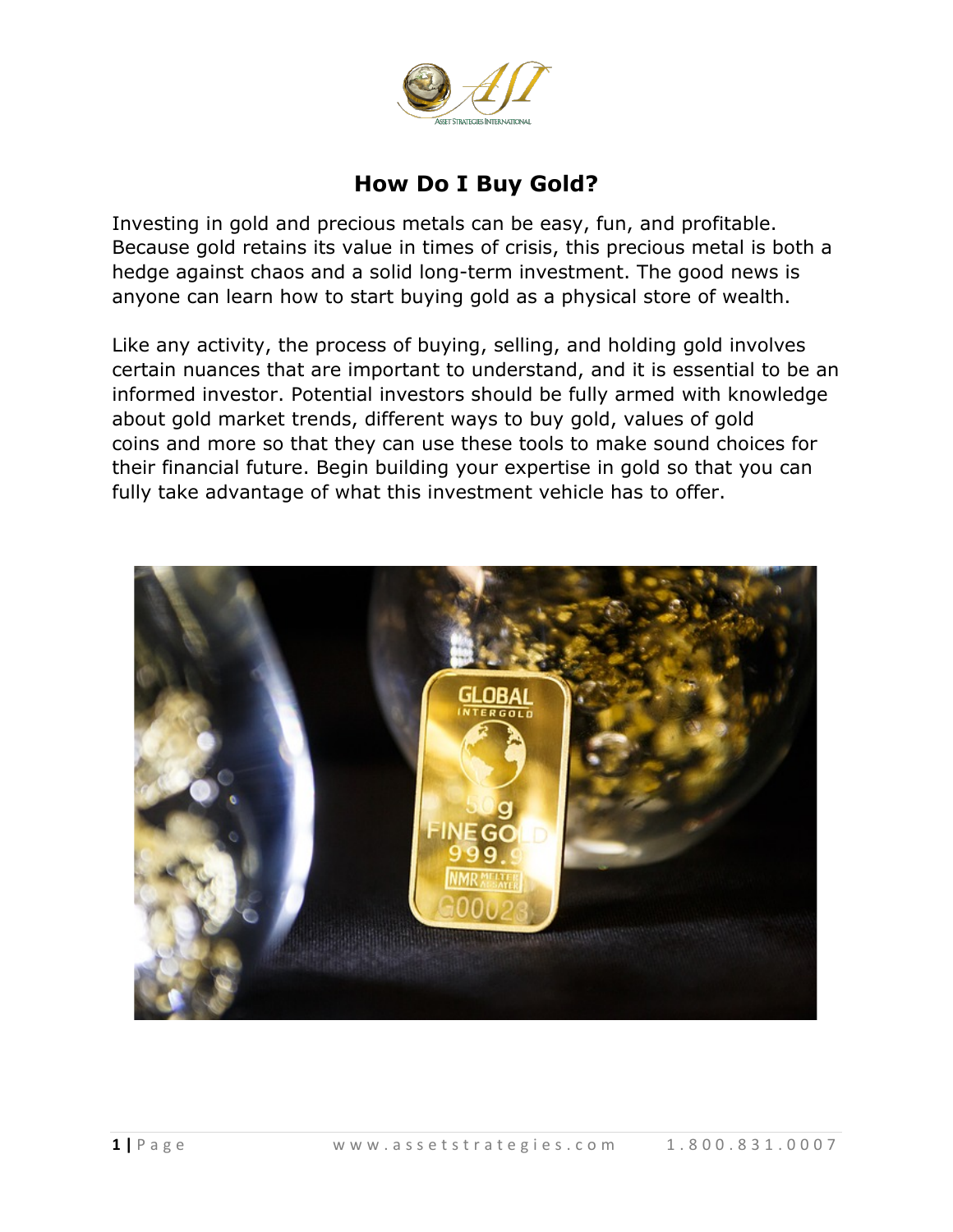

#### **How Do I Buy Gold?**

Gold stocks and Exchange Traded Funds (ETFs) are both popular ways to invest in gold, but we believe the best way to invest in gold is in its physical form. Physical precious metals are most commonly sold for investment purposes in bars, rounds, and coins.

Many buy gold for collection purposes as well as investment, preferring to purchase pre-1933 U.S. gold coins which often carry a value above their gold melt content because of their rarity and historical significance. These coins are referred to as "numismatic", and they can be a source of profit as well as an opportunity to capture a bit of history to hold in your hand. Rare coins are an asset class not correlated to other mainstream, traditional assets and therefore largely unaffected by volatility and downturns in other markets, although values do tend to rise when the value of gold rises.

Gold jewelry has also been popular because it maintains value, can be worn as adornment, and passed on to provide wealth to future generations.

#### **Where Do I Buy Gold?**

These can be purchased at coin shops and internet auctions, but you can also obtain them from a [reputable precious metal dealer,](https://assetstrategies.us9.list-manage.com/track/click?u=e8c317870a04e86801c43f4f6&id=c73a5ba9e0&e=2d48501794) who may be able to advise you on the best strategies for collecting and investing based on your goals.

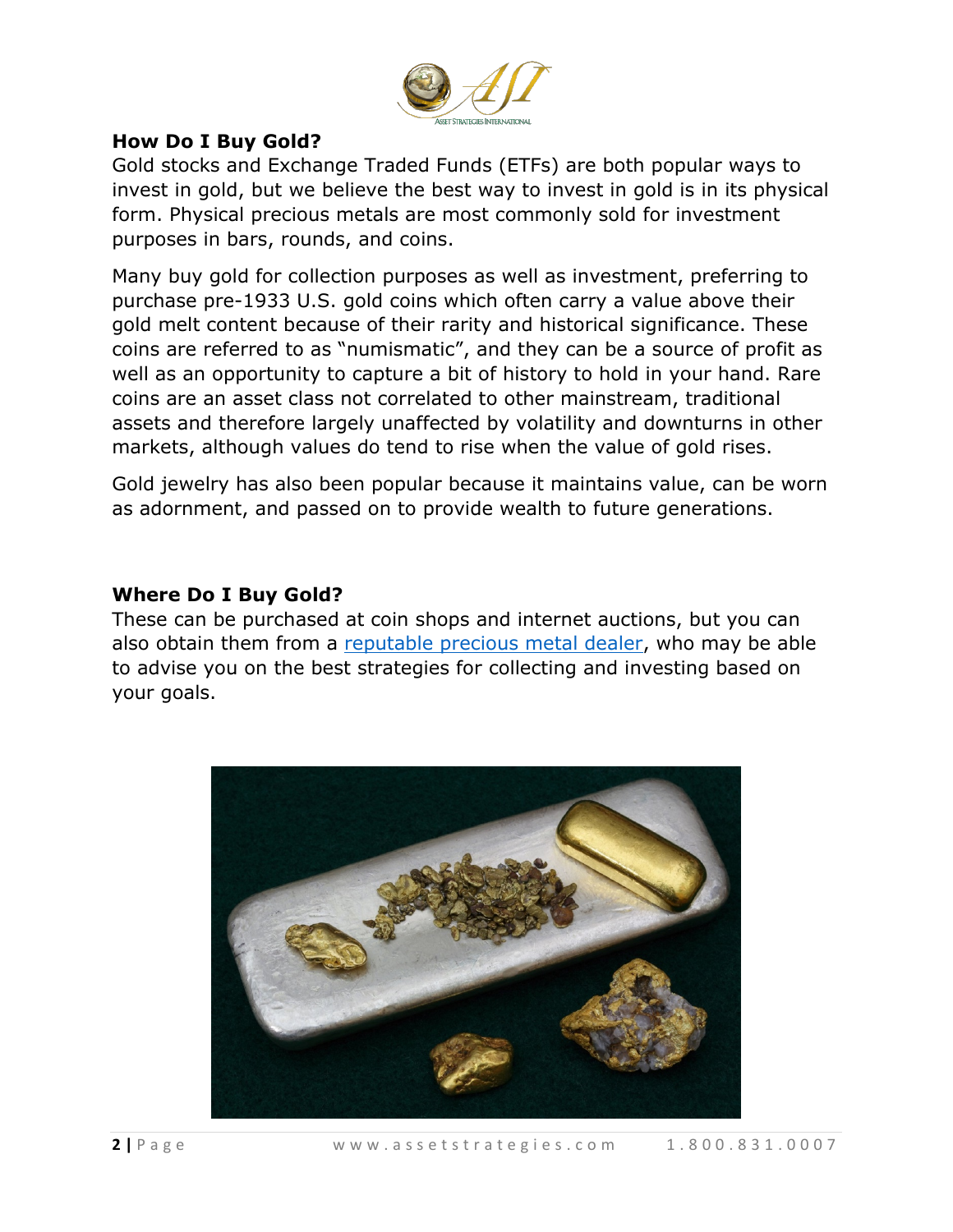

## **What Common Mistakes Should I Avoid?**

- $\circ$  All bullion bars and coins come with a premium, but do your research when preparing to make a purchase to make sure that you are not taken advantage of by price-gouging, or unusually high premiums on bullion. Don't buy from dealers that won't offer buybacks.
- o Don't pay numismatic prices for gold bullion. [ONLY Pre-1933 U.S. gold](https://assetstrategies.us9.list-manage.com/track/click?u=e8c317870a04e86801c43f4f6&id=66200a66b2&e=2d48501794)  [has numismatic value.](https://assetstrategies.us9.list-manage.com/track/click?u=e8c317870a04e86801c43f4f6&id=66200a66b2&e=2d48501794)
- $\circ$  Avoid fractional bullion if possible. Because the cost to produce  $1/10$ oz. gold coins is even higher than the cost to produce a 1 oz. gold coin, you'll end up paying a higher markup for less gold.
- $\circ$  Since the decision on South Dakota v. Wayfair, delivery of precious metals to states which enforce sales tax can be expensive. If possible, use offshore storage or a domestic storage facility in a state which doesn't require sales tax on out of state purchases.
- $\circ$  Don't put all your eggs in one basket. Store your gold at home for easy access, and in secure depositories both domestically and abroad. Diversify when it comes to storing your precious metals.

## **When Should I Buy Gold?**

If your purpose for investing in gold is wealth insurance and a diverse portfolio, the action to this question is NOW regardless of fluctuations in the market. Yes, if you haven't already started your position in gold, now is the best time to start.

We've seen the evidence of the rising market since June 2019 when gold broke out and has continued to surge in the first half of 2020. If you've been waiting for a sign to dive in, this is it.

It is important to note that even in a rising market, the gains in gold will not always be linear. We strongly urge you to consider paying very close attention to market moves going forward as there will be ample opportunity to take advantage of temporary dips in the market as gold trends up.